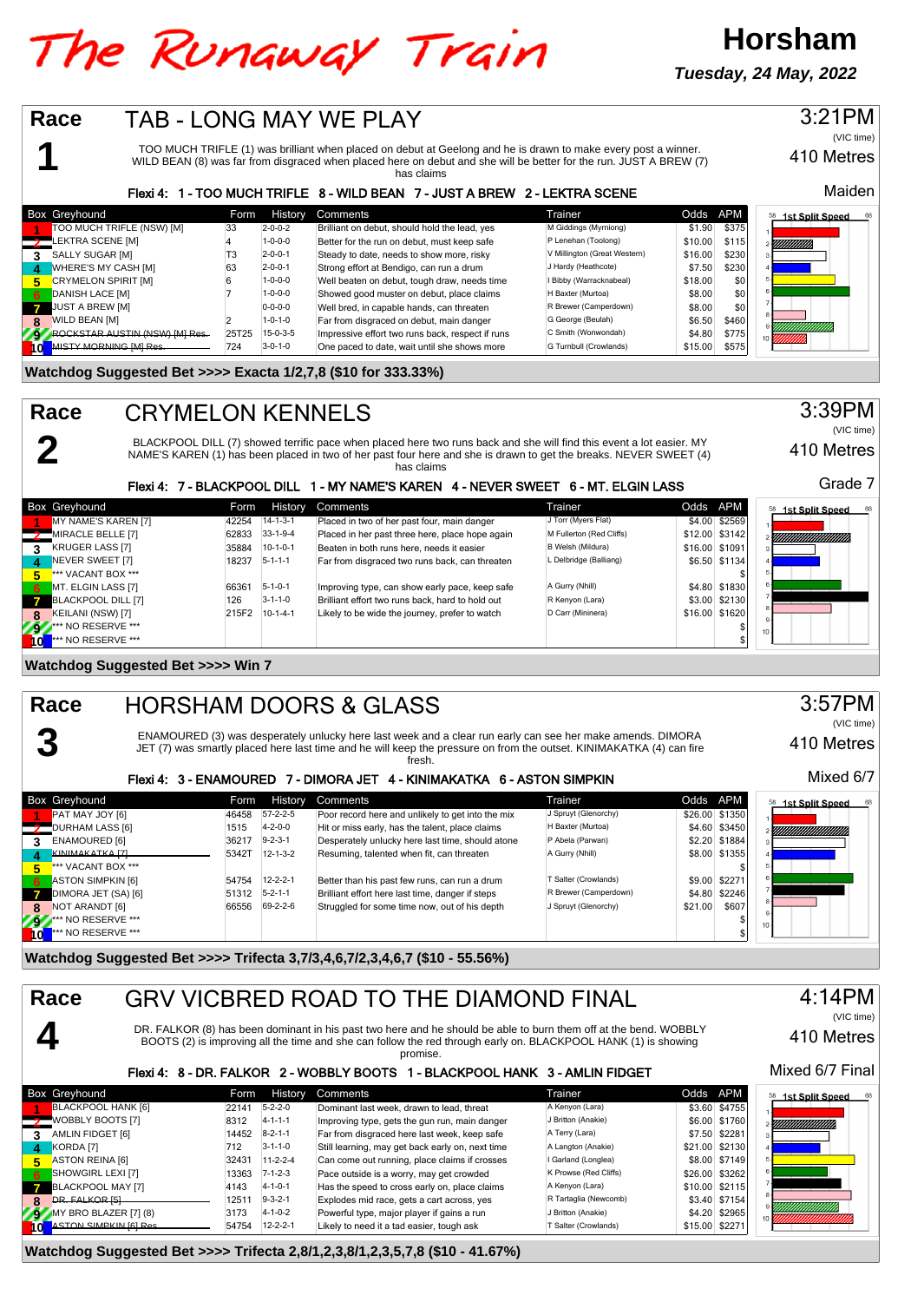# The Runaway Train

**Horsham**

**Tuesday, 24 May, 2022**

485 Metres 4:38PM (VIC time)

MY BRO BLAZER (2) was a little unlucky here last week and he will appreciate the slight rise in distance. DEVASTATION (5) was dominant when winning on debut and he should be in the mix from the outset. CRYMELON NEPTUNE (7) has claims

#### Flexi 4: 2 - MY BRO BLAZER 5 - DEVASTATION 7 - CRYMELON NEPTUNE 4 - FLYING FRANK

|     | <b>Box Greyhound</b>        | Form  | <b>History</b>   | <b>Comments</b>                                  | Trainer                  | Odds APM |                | <sup>58</sup> 1st Split Speed<br>68 |
|-----|-----------------------------|-------|------------------|--------------------------------------------------|--------------------------|----------|----------------|-------------------------------------|
|     | CRYMELON LIBBY [7]          | 4327' | $32 - 1 - 1 - 3$ | Steady maiden winner, this is harder, tested     | I Bibby (Warracknabeal)  |          | \$26.00 \$3048 |                                     |
|     | MY BRO BLAZER [7]           | 3173  | $4 - 1 - 0 - 2$  | Better for the run here last week, take stopping | J Britton (Anakie)       |          | \$2.80 \$2965  |                                     |
|     | INGA SADIE [6]              | 14152 | $14 - 2 - 2 - 2$ | Needs to lead, rises in class, place best        | M Inquanti (Camperdown)  |          | \$10.00 \$2917 |                                     |
| 4   | <b>FLYING FRANK [7]</b>     | 55352 | $22 - 1 - 5 - 5$ | Far from disgraced here last time, keep safe     | M Fullerton (Red Cliffs) |          | \$8,00 \$3124  |                                     |
| 5.  | <b>DEVASTATION [7]</b>      |       | $1 - 1 - 0 - 0$  | Dominant on debut, can cross early, danger       | A Terry (Lara)           |          | \$3.60 \$1600  |                                     |
| 6   | GOT MY STAR [7]             | 34153 | $8 - 1 - 2 - 3$  | Quick PB here but the draw is a worry, place     | G George (Beulah)        |          | \$10.00 \$3664 |                                     |
|     | CRYMELON NEPTUNE [7]        | 5137  | $4 - 1 - 0 - 1$  | Improving type, solid muster, can threaten       | I Bibby (Warracknabeal)  |          | \$7.50 \$1545  |                                     |
|     | CRYMELON IVY [7]            | 22451 | $34 - 1 - 8 - 8$ | Well deserved win last time but this is harder   | I Bibby (Warracknabeal)  |          | \$26.00 \$4955 |                                     |
|     | NICHT PATROL (NSW) [6] Res. | 36634 | $29 - 2 - 7 - 6$ | Not the worst, can sneak into a place if runs    | A Kenyon (Lara)          |          | \$16.00 \$4895 |                                     |
| I∩l | DIMORA CRUZ (SA) [7] (2)    | 65155 | $5 - 1 - 0 - 0$  | Strong 25.65 Warrnambool winner, respect         | R Brewer (Camperdown)    | \$14.00  | \$944          |                                     |

#### **Watchdog Suggested Bet >>>> Quinella 2/4,5,7 (\$10 for 333.33%)**

WEBBCON MARINE

CHS GROUP HT1

**5**

**6**

**7**

**Race**

**Race**

MOTH ROCKS (2) beat a very good line-up at Ballarat last time and he should prove hard to reel in again. ZIPPING JAMES (4) is better than his past few runs and he can work into the mix in the middle stages. BINGO RINGO (1) has the right draw

#### Flexi 4: 2 - MOTH ROCKS 4 - ZIPPING JAMES 1 - BINGO RINGO 3 - SPRING CROSSING

|                 | <b>Box Greyhound</b>         | Form  | <b>History</b>   | Comments                                           | Trainer                 | Odds APM        | 58<br><b>1st Split Speed</b> |
|-----------------|------------------------------|-------|------------------|----------------------------------------------------|-------------------------|-----------------|------------------------------|
|                 | <b>BINGO RINGO [5]</b>       | 65441 | 41-8-9-4         | Back in form, has the good draw, can threaten      | M Giddings (Myrniong)   | \$6.00 \$7325   |                              |
|                 | $\frac{1}{2}$ MOTH ROCKS [5] | 15221 | $27 - 7 - 6 - 6$ | Beat a good line-up last time, hard to reel in     | P Lenehan (Toolong)     | \$2.80 \$16857  | YMMMMMMMM                    |
|                 | SPRING CROSSING (SA) [5]     | 34723 | 41-10-10-7       | Strong efforts in his past two, must keep safe     | L Delbridge (Balliang)  | \$4.00 \$15184  |                              |
| $\mathbf{A}$    | ZIPPING JAMES (NSW) [5]      | 65837 | $21 - 5 - 9 - 2$ | Powerful type, big danger with a clear passage     | R Camilleri (Lara)      | \$4.80 \$11513  |                              |
| Б.              | <b>CRYMELON COMET [5]</b>    | 45223 | 44-5-8-10        | Rarely runs a bad race here, put in exotics        | I Bibby (Warracknabeal) | \$12.00 \$6478  |                              |
| - 6             | SUGAR SHANE [5]              | 63514 | 66-4-16-13       | Can unwind a strong finish, can sneak into a place | K Prowse (Red Cliffs)   | \$14.00 \$7478  |                              |
| $\overline{7}$  | JALEESA BALE (NSW) [5]       | 18813 | $31 - 9 - 5 - 4$ | Needs to lead, may have to work hard, tough ask    | M Delbridge (Balliang)  | \$12.00 \$17291 |                              |
| 8               | MISS TICKLE [5]              | 71456 | 63-15-12-5       | Another front runner, well out of her depth        | M Giddings (Myrniong)   | \$16.00 \$11512 |                              |
| 797             | *** NO RESERVE ***           |       |                  |                                                    |                         |                 | 10 <sub>1</sub>              |
| 40 <sup>7</sup> | *** NO RESERVE ***           |       |                  |                                                    |                         |                 |                              |

**Watchdog Suggested Bet >>>> Exacta 2/1,3,4 (\$10 for 333.33%)**

#### GREYHOUND ADOPTION PROGRAM **Race**

FERDINAND BOY (1) is a phenomenal chaser and he will be carving out serious time on the arm. SWEET EMILY (4) has a great record here and she can lead or come from off the pace in her races. TOOLONG TIGER (6) is racing with confidence.

#### Flexi 4: 1 - FERDINAND BOY 4 - SWEET EMILY 6 - TOOLONG TIGER 8 - IT'S A BREW

|    | <b>Box Greyhound</b>          | Form  | History          | Comments                                         | Trainer               | Odds APM        | 68<br>1st Split Speed   |
|----|-------------------------------|-------|------------------|--------------------------------------------------|-----------------------|-----------------|-------------------------|
|    | FERDINAND BOY [1]             | 51111 | 80-44-15-5       | Superstar, should hold the lead, watch the clock | D Geall (Lara)        | \$1.40 \$11359  |                         |
|    | ABBY'S COMET [4]              | 53133 | 59-9-10-12       | Front runner, meets a few good ones, tested      | K Prowse (Red Cliffs) | \$26.00 \$7634  | YIIIIIIIIIIIIIIIIIIIIII |
|    | SINFUL ANGEL [2]              | 24216 | 55-14-15-7       | Lid pinger but does get tired, place claims best | P Smith (Wonwondah)   | \$10.00 \$14929 |                         |
| 4  | SWEET EMILY [3]               | 27346 | 37-5-10-9        | Loves racing here, quite versatile, main danger  | H Baxter (Murtoa)     | \$12.00 \$9063  |                         |
|    | *** VACANT BOX ***            |       |                  |                                                  |                       |                 |                         |
| 6. | TOOLONG TIGER [4]             | 17412 | $27-9-5-3$       | Racing well, empty draw helps, can threaten      | P Lenehan (Toolong)   | \$7.50 \$9498   |                         |
|    | LEKTRA GAL [4]                | 32417 | $35-9-7-6$       | Too much pace inside, may have to work hard      | P Lenehan (Toolong)   | \$10,00 \$10030 |                         |
|    | IT'S A BREW [4]               | 6T366 | $31 - 7 - 3 - 7$ | Resuming, strong type, must be respected         | R Brewer (Camperdown) | \$14.00 \$7117  |                         |
| 22 | <b>At AND RESERVE ***</b>     |       |                  |                                                  |                       |                 | 10 <sub>10</sub>        |
| ۱o | <sup>***</sup> NO RESERVE *** |       |                  |                                                  |                       |                 |                         |

**Watchdog Suggested Bet >>>> Trifecta 1/4,6,8/3,4,6,8 (\$10 - 111.11%)**

| Race                                   |                           |       |                  | <b>LOCKS CONSTRUCTIONS HT2</b>                                                                                                                                                                                                                                |                        |                | 5:36PM                       |
|----------------------------------------|---------------------------|-------|------------------|---------------------------------------------------------------------------------------------------------------------------------------------------------------------------------------------------------------------------------------------------------------|------------------------|----------------|------------------------------|
|                                        |                           |       |                  | RIO BHODI (6) is armed with a ridiculous turn of foot and he could give the 27 seconds barrier a nudge. ZAMBORA<br>RICHIE (2) has turned in some brilliant performances at Sandown of late and he can find the rail early on. LEKTRA<br>RHINO (8) is airborne |                        |                | (VIC time)<br>485 Metres     |
|                                        |                           |       |                  | Flexi 4: 6 - RIO BHODI 2 - ZAMBORA RICHIE 8 - LEKTRA RHINO 7 - ASTON MARVEL                                                                                                                                                                                   |                        |                | Grade 5 Heat                 |
| <b>Box Greyhound</b>                   |                           | Form  | <b>History</b>   | Comments                                                                                                                                                                                                                                                      | Trainer                | Odds APM       | <b>1st Split Speed</b><br>58 |
| SCUFFY [5]                             |                           | 28731 | 49-7-5-5         | Talented but prefer out wide, place at best                                                                                                                                                                                                                   | D Carr (Mininera)      | \$14.00 \$3213 |                              |
| <b>2</b> ZAMBORA RICHIE [5]            |                           | 25224 | 46-11-12-1       | Brilliant Sandown form, keen railer, main danger                                                                                                                                                                                                              | M Delbridge (Balliang) | \$4.60 \$12680 |                              |
| 3                                      | VALENCIA BALE (NSW) [5]   | 51754 | $31 - 5 - 8 - 3$ | Pace outside is a worry, needs to lead, tested                                                                                                                                                                                                                | M Delbridge (Balliang) | \$18.00 \$8685 |                              |
| $\mathbf{A}$                           | NITROGEN OUTLAW (NSW) [5] | 53544 | $23 - 5 - 4 - 3$ | Better than his form reads, can run a drum                                                                                                                                                                                                                    | P Inquanti (Gnotuk)    | \$14.00 \$6982 |                              |
| <b>LIMBURG RAPID [5]</b><br>5.         |                           | 34528 | $18-4-1-2$       | Just not up to this level, look to others                                                                                                                                                                                                                     | J Britton (Anakie)     | \$21.00 \$2793 |                              |
| RIO BHODI [5]<br>-6                    |                           | 14236 | $17-6-4-2$       | Dynamic turn of foot, watch the clock if steps                                                                                                                                                                                                                | R Camilleri (Lara)     | \$1.90 \$24238 |                              |
|                                        | ASTON MARVEL [5]          | 17718 | 26-6-5-5         | Strong type, major player with a clear run early                                                                                                                                                                                                              | D Drew (Dennington)    | \$10.00 \$8609 |                              |
| LEKTRA RHINO [5]<br>8                  |                           | 46511 | $32 - 8 - 8 - 3$ | Dominant in his past two, threat if crosses early                                                                                                                                                                                                             | P Lenehan (Toolong)    | \$6.00 \$14877 |                              |
| <b>9</b> <sup>***</sup> NO RESERVE *** |                           |       |                  |                                                                                                                                                                                                                                                               |                        |                | 10 <sup>10</sup>             |
| <b>10</b>                              | *** NO RESERVE ***        |       |                  |                                                                                                                                                                                                                                                               |                        |                |                              |

**Watchdog Suggested Bet >>>> Trifecta 2,6/2,6,7,8/1,2,4,6,7,8 (\$10 - 41.67%)**

Mixed 6/7

485 Metres

Grade 5 Heat

410 Metres

Free For All

5:12PM

(VIC time)

4:54PM

(VIC time)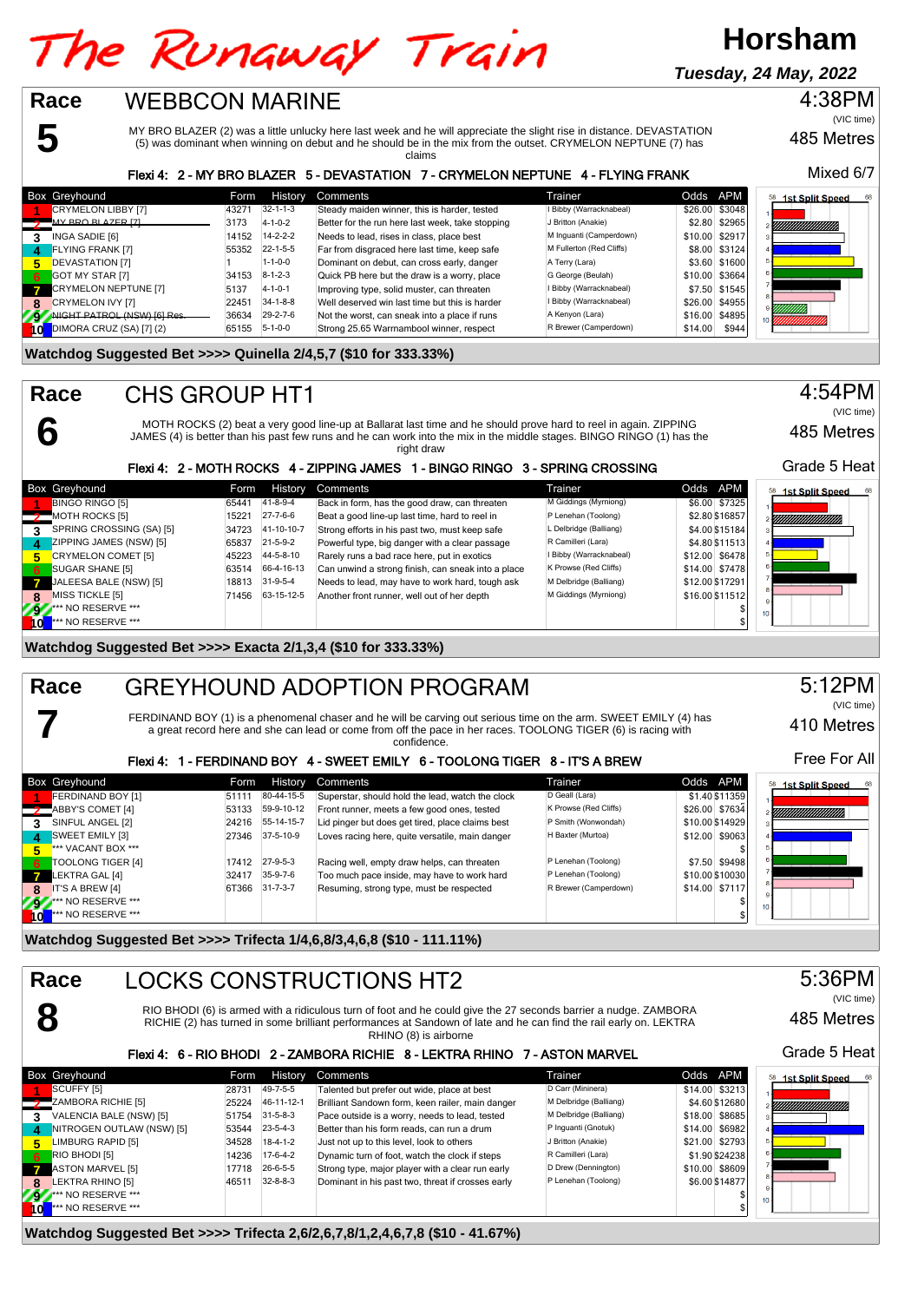## The Runaway Train **Race** GREYHOUND CLUBS VICTORIA

ROBIN'S CHOICE (2) has been racing well in stronger company of late and he will get a nice run through behind the red. SHANLYN BEAR (1) is drawn to hold the early lead and he will give a great sight on the arm. LEKTRA HECKLER (6) has the engine.

#### Flexi 4: 2 - ROBIN'S CHOICE 1 - SHANLYN BEAR 6 - LEKTRA HECKLER 7 - MARKET SCOOBY

|   | <b>Box Greyhound</b>     | Form  | History          | Comments                                        | Trainer                  | Odds APM |                 | <b>1st Split Speed</b><br>68 |
|---|--------------------------|-------|------------------|-------------------------------------------------|--------------------------|----------|-----------------|------------------------------|
|   | SHANI YN REAR [4]        | 71434 | 57-10-9-11       | Drawn to lead for a long way, main danger       | M Giddings (Myrniong)    |          | \$3.60 \$8306   |                              |
|   | ROBIN'S CHOICE [4]       | 52523 | 60-11-13-9       | Drops in class, gets the gun run, go close      | S Elsum (Camperdown)     |          | \$3.50 \$7250   | IIIIIIIIIIIIIIIIIIIII        |
| 3 | COOL LADY [4]            | 74516 | 43-8-9-5         | Strong type but will rely on luck, place claims | K Prowse (Red Cliffs)    |          | \$10.00 \$2627  |                              |
| 4 | <b>SNEAKY KISS [4]</b>   | 21886 | $41 - 6 - 4 - 3$ | Just not up to this level, look to others       | M Fullerton (Red Cliffs) |          | \$16.00 \$5139  |                              |
| 5 | *** VACANT BOX ***       |       |                  |                                                 |                          |          |                 |                              |
| 6 | LEKTRA HECKLER [5]       | 82722 | $22 - 7 - 8 - 1$ | Far from disgraced last time out, major player  | P Lenehan (Toolong)      |          | \$3.60 \$7311   |                              |
|   | <b>MARKET SCOOBY [5]</b> | 84F14 | $19 - 7 - 0 - 1$ | Can come out running, must be respected         | D Burkett (Girgarre)     |          | \$10.00 \$11140 |                              |
|   | QUINTO BALE (NSW) [4]    | 45564 | 59-4-6-8         | Down on best form, wide the trip, tested        | A Gurry (Nhill)          |          | \$16.00 \$1109  |                              |
|   | *** NO RESERVE ***       |       |                  |                                                 |                          |          |                 | 10 <sup>1</sup>              |
|   | *** NO RESERVE ***       |       |                  |                                                 |                          |          |                 |                              |

### **Watchdog Suggested Bet >>>> Trifecta 1,2/1,2,6,7/1,2,3,6,7 (\$10 - 55.56%)**

## PALACE HOTEL WARRACKNABEAL

ZIPPING BRONTE (3) elevated her game with a slashing 22.44 Geelong win and she will prove hard to reel in again. HE'S FOR US (2) owns a slick 23.20 PB here and he just needs a little room early on. DEADLY EXPRESS (8) is a more

than capable type

#### Grade 5 Flexi 4: 3 - ZIPPING BRONTE 2 - HE'S FOR US 8 - DEADLY EXPRESS 6 - ALABAMA ANNA Box Greyhound **Form History Comments** Trainer Trainer Codds APM 58 1st Split Speed **1** ROCKSTAR OHLMUS (NSW) [5] 24263 60-7-13-10 Drawn to be on the pace throughout, place hope D Torr (Myers Flat) \$8.00 \$4589<br>HE'S FOR US [5] 2.80 \$5215 21162 15-3-2-2 Quick PB here, can sizzle mid race, danger H Baxter (M HE'S FOR US [5] 2.80 21162 15-3-2-2 Quick PB here, can sizzle mid race, danger H Baxter (Murtoa) 52.80 \$5215<br>21169 21162 2017 19-7-3-3 Went to another level at Geelong, take catching R Camilleri (Lara) \$3.40 \$10088 m. **3** ZIPPING BRONTE (NSW) [5] 42411 19-7-3-3 Went to another level at Geelong, take catching R Camilleri (Lara) \$3.40 \$10088 LEKTRA RODNEY [5] **11465** 11-3-2-2 Rises in class, draw is a worry, next time **Product to AT Lene**<br>\*\*\* VACANT BOX \*\*\* **5** \*\*\* VACANT BOX \*\*\* \$ **6** ALABAMA ANNA [5] 15572 59-9-7-10 Loves racing here, good early burn, keep safe A Gurry (Nhill) \$9.00 \$5997<br>**68-97 STORM TO BURN [5] 32234 58-11-10-8** Front runner, too much pace in this, risky **77 STORM TO BURN [5] 32234 68-11-10-8** Front runner, too much pace in this, risky **\$10.00 \$4012** \$10.00 \$4012<br>DEADLY EXPRESS [5] 57746 34-9-3-5 Sizzles mid race, gets room early, threat M Giddings (Myrniong) \$6.00 \$7806 BADLY EXPRESS [5] 57746 34-9-3-5 Sizzles mid race, gets room early, threat M Giddings (Myrniong) \$6.00 \$7806<br>\* NO RESERVE \*\*\* **92** \*\*\* NO RESERVE \*\*\* \$ **10** \*\*\* NO RESERVE \*\*\* \$

**Watchdog Suggested Bet >>>> Exacta 2,3/2,3,6,8 (\$10 for 166.67%)**

## **11 Race**

**12**

**9**

**10**

**Race**

### WARRACK MOTEL

COMPTON BLAZER (2) is a highly talented speedster when fit and he is expected to fire after a freshen up. PARLO BALE (3) has a good record here and he can dial up the pressure mid race. INGA LEO (4) won't be too far away.

#### Flexi 4: 2 - COMPTON BLAZER 3 - PARLO BALE 4 - INGA LEO 6 - SPRING HONDO

|    | Box Greyhound                 | Form  | History          | Comments                                       | Trainer                  | Odds APM       | 68<br><b>1st Split Speed</b><br>58 |
|----|-------------------------------|-------|------------------|------------------------------------------------|--------------------------|----------------|------------------------------------|
|    | ROGAN BALE (NSW) [5]          | 41126 | $27-6-4-6$       | Resuming, may need the run, place claims       | D Torr (Myers Flat)      | \$7.00 \$5566  |                                    |
|    | COMPTON BLAZER (SA) [5]       | 65345 | $14 - 5 - 2 - 1$ | Impressive type, fresh, expected to fire       | P Bouchier (Dennington)  | \$2.80 \$3292  | e <i>Villittiittiittiin</i>        |
|    | PARLO BALE (NSW) [5]          | 62467 | 78-12-13-15      | Good record here, sizzles mid race, danger     | A Gurry (Nhill)          | \$4.60 \$4945  |                                    |
| 4  | INGA LEO [5]                  | 54535 | 79-10-10-11      | Can come out running at times, major player    | V Inquanti (Gnotuk)      | \$9.00 \$2841  |                                    |
| 5. | *** VACANT BOX ***            |       |                  |                                                |                          |                |                                    |
| 6  | SPRING HONDO (SA) [5]         | 42178 | 66-12-14-5       | No luck in his past two, can atone, keep safe  | M Delbridge (Balliang)   | \$7.00 \$9474  |                                    |
|    | LAXMAN [5]                    | 65428 | $36 - 5 - 5 - 0$ | Needs to lead, scouts wide, place preferred    | J Fullerton (Red Cliffs) | \$10.00 \$2290 |                                    |
|    | <b>BLAZING BEAST [5]</b>      | 45537 | 69-9-6-15        | Wide runner inside is a worry, prefer to watch | A Gurry (Nhill)          | \$12.00 \$5055 |                                    |
| 27 | <b>Att NO RESERVE ***</b>     |       |                  |                                                |                          |                | 10 <sup>10</sup>                   |
| ۱o | <sup>***</sup> NO RESERVE *** |       |                  |                                                |                          |                |                                    |

**Watchdog Suggested Bet >>>> Exacta 2,3,4/2,3,4,6 (\$10 for 111.11%)**

#### SHIMA SHINE AT STUD **Race**

BIG BREW (5) will find this easier than his most recent racing and he has a good record here. ELECTRIC ZULU (4) was solidly placed here three runs back and he will be on the pace throughout. INGA LINDA (1) has the good draw.

#### Flexi 4: 5 - BIG BREW 4 - ELECTRIC ZULU 1 - INGA LINDA 8 - KANDINSKY

|    | Box Greyhound                 | Form  | History    | Comments                                         | Trainer                      | Odds APM |                |
|----|-------------------------------|-------|------------|--------------------------------------------------|------------------------------|----------|----------------|
|    | INGA LINDA [5]                | 51638 | $17-3-2-3$ | Keen railer, has early speed, can threaten       | M Inquanti (Camperdown)      |          | \$4.60 \$4709  |
|    | LIPS BOLONEY [5]              | 37743 | 51-4-7-12  | Far from disgraced when placed here, place again | R Millington (Red Cliffs)    |          | \$10.00 \$3444 |
| 3  | PYRENEES ALPHA [5]            | 56274 | 85-8-10-10 | Poor strike rate here, unlikely to feature       | I Robinson (Avoca)           |          | \$26.00 \$2187 |
| 4. | <b>ELECTRIC ZULU [5]</b>      | 55255 | $50-4-9-3$ | Smart PB here, has early speed, danger           | V Millington (Great Western) |          | \$4.80 \$1361  |
| 5. | <b>BIG BREW [5]</b>           | 25463 | 26-3-5-5   | Drops in class, goes well here, looks his race   | R Brewer (Camperdown)        |          | \$3.00 \$1811  |
| 6. | BAREFOOT BARRY [5]            | 87546 | 90-7-13-17 | Can take a while to wind up, lacking confidence  | I Robinson (Avoca)           |          | \$18.00 \$2020 |
|    | FAB NINE [5]                  | 27674 | 65-3-7-12  | Not the worst, can sneak into a place at odds    | S Fullerton (Red Cliffs)     |          | \$8.00 \$1338  |
| я  | KANDINSKY [5]                 | 62246 | 53-4-12-6  | Draw suits, solid mid race pace, keep safe       | I Robinson (Avoca)           |          | \$8.00 \$3370  |
| Æ  | <b>*** NO RESERVE ***</b>     |       |            |                                                  |                              |          |                |
|    | <sup>***</sup> NO RESERVE *** |       |            |                                                  |                              |          |                |

**Watchdog Suggested Bet >>>> Exacta 4,5/1,4,5,8 (\$10 for 166.67%)**

410 Metres

Mixed 4/5

5:56PM

(VIC time)

410 Metres 6:17PM (VIC time)





Grade 5

6:37PM

6:54PM (VIC time)

Grade 5

410 Metres



## **Horsham**

**Tuesday, 24 May, 2022**